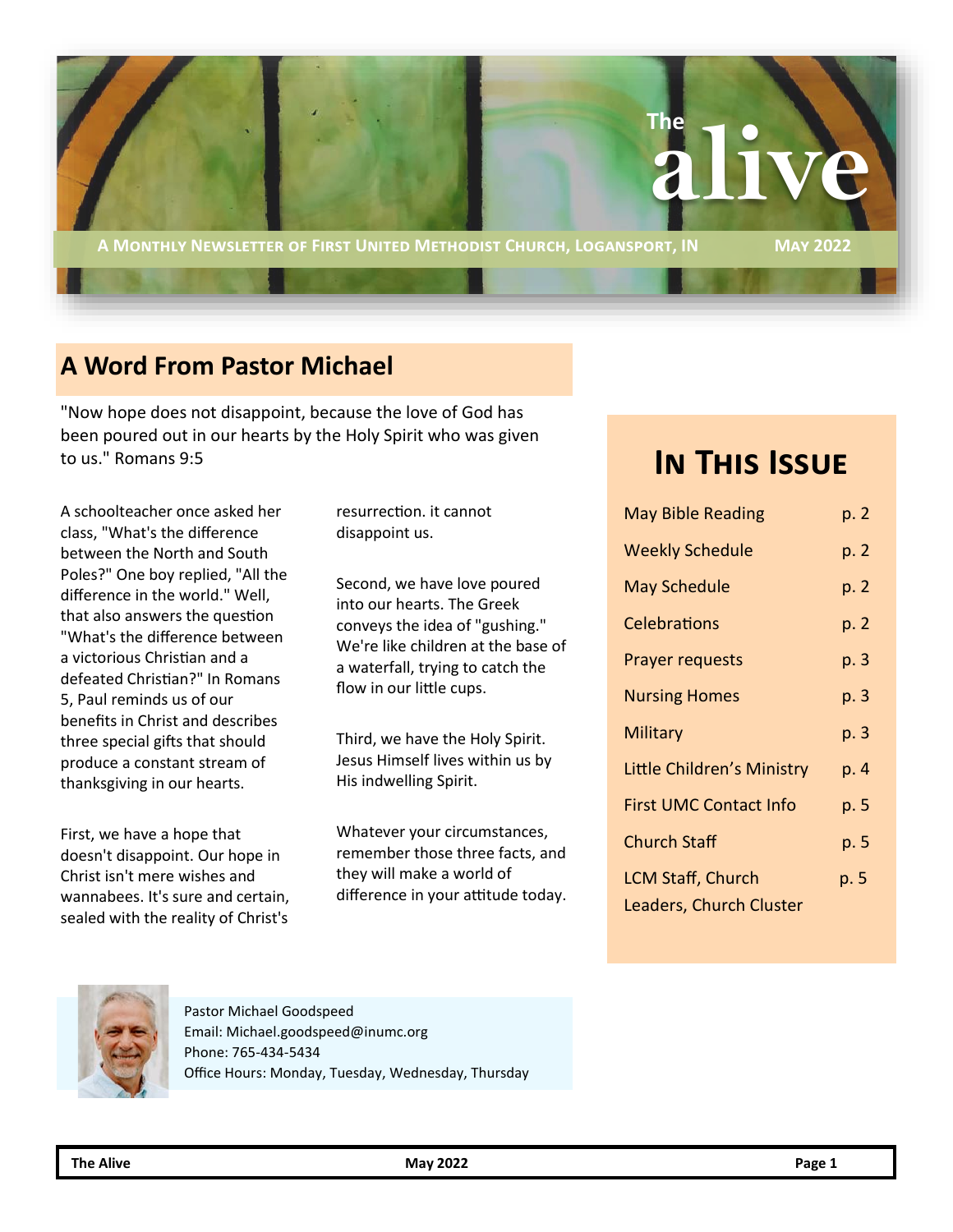## **May Daily Bible Reading**

| 1 2 Kings 8-9   | 9 1 Chron. 2-4    |
|-----------------|-------------------|
| 2 2 Kings 10-12 | 10 1 Chron. 5-6   |
| 3 2 Kings 13-14 | 11 1 Chron. 7-9   |
| 4 2 Kings 15-16 | 12 1 Chron. 10-12 |
| 5 2 Kings 17-18 | 13 1 Chron. 13-16 |
| 6 2 Kings 19-21 | 14 1 Chron. 17-19 |
| 7 2 Kings 22-25 | 15 1 Chron. 20-23 |
| 8 1 Chron. 1    | 16 1 Chron. 24-26 |

#### **Weekly schedule**

| Monday:    | Staff Meeting, 10 AM, Parlor      |
|------------|-----------------------------------|
| Tuesday:   | Prayer, 11 AM, Sanctuary          |
|            | Women's Bible study, 1 PM, Parlor |
| Wednesday: | Bell Choir, 5 PM, Sanctuary,      |
|            | Choir, 6 PM, Sanctuary            |
|            | Bible Study, 6 PM, Parlor         |

#### **May Schedule/Events**

| Sun, May 1:   | <b>Communion Sunday</b>                        |  |
|---------------|------------------------------------------------|--|
| Thurs, May 5: | National Day of Prayer, 11:30 AM               |  |
|               | <b>Veterans Freedom Park</b>                   |  |
| Sun, May 8:   | Mother's Day                                   |  |
|               | Mon, May 9: Finance, 6 PM, Parlor              |  |
|               | Wed, May 10: Staff-Parish, 6 PM, Parlor        |  |
|               | Wed, May 11: JOY Circle, 9 AM, Fellowship Hall |  |
| Fri, May 20:  | <b>LCM Graduation</b>                          |  |
| Sat, May 21:  | Loaves & Fishes                                |  |
| Mon, May 30   | Memorial Day- Office closed                    |  |

| 17 1 Chron. 27-29 | 25.2 Chron. 26-28 |
|-------------------|-------------------|
| 18 2 Chron, 1-4   | 26 2 Chron. 29-30 |
| 19 2 Chron. 5-7   | 27 2 Chron. 31-33 |
| 20 2 Chron. 8-10  | 28 2 Chron. 34-36 |
| 21 2 Chron. 11-14 | 29 Ezra 1-2       |
| 22 2 Chron. 15-18 | 30 Ezra 3-5       |
| 23 2 Chron. 19-22 | 31 Ezra 6-8       |
| 24 2 Chron. 23-25 |                   |

## **Celebrations!**

## **Birthdays**

| May 5         | Mary Ingram                             |
|---------------|-----------------------------------------|
| May 6         | <b>Cameron Hamilton</b>                 |
| May 9         | Kabrina Baker                           |
| <b>May 11</b> | Louis Baker, Theresa Baker              |
| May 14        | Christy Geisler, Mike Gray, Kendra Hall |
| <b>May 16</b> | <b>Elaine Hall</b>                      |
| <b>May 17</b> | Linda Stilwell                          |
| May 18        | Dane Hamilton                           |
| May 23        | Alex Karnafel                           |
| May 24        | Michael Swartzell                       |
| <b>May 29</b> | <b>Herbert Bowman, Duane Sailors</b>    |
|               |                                         |
|               |                                         |

#### **Anniversaries**

- May 14 Casey & Carmen Jones
- May 27 Jay & Martine Byers
- May 31 Joseph & Barbara Leffert

#### **Best Wishes to Pastor Michael and Tonya**

Pastor Michael and Dr Tonya Brown will be married on Saturday, May 28th, in a private ceremony. First UMC extends heartfelt congratulations and God's best to both families.

Pastor Michael will be out of the office May 27- June 13. Rick Carder, Youth for Christ, will bring the Sunday messages on May, 29, June 5 & 12. Wednesday in the Word Bible study with Pastor Michael will break for the summer.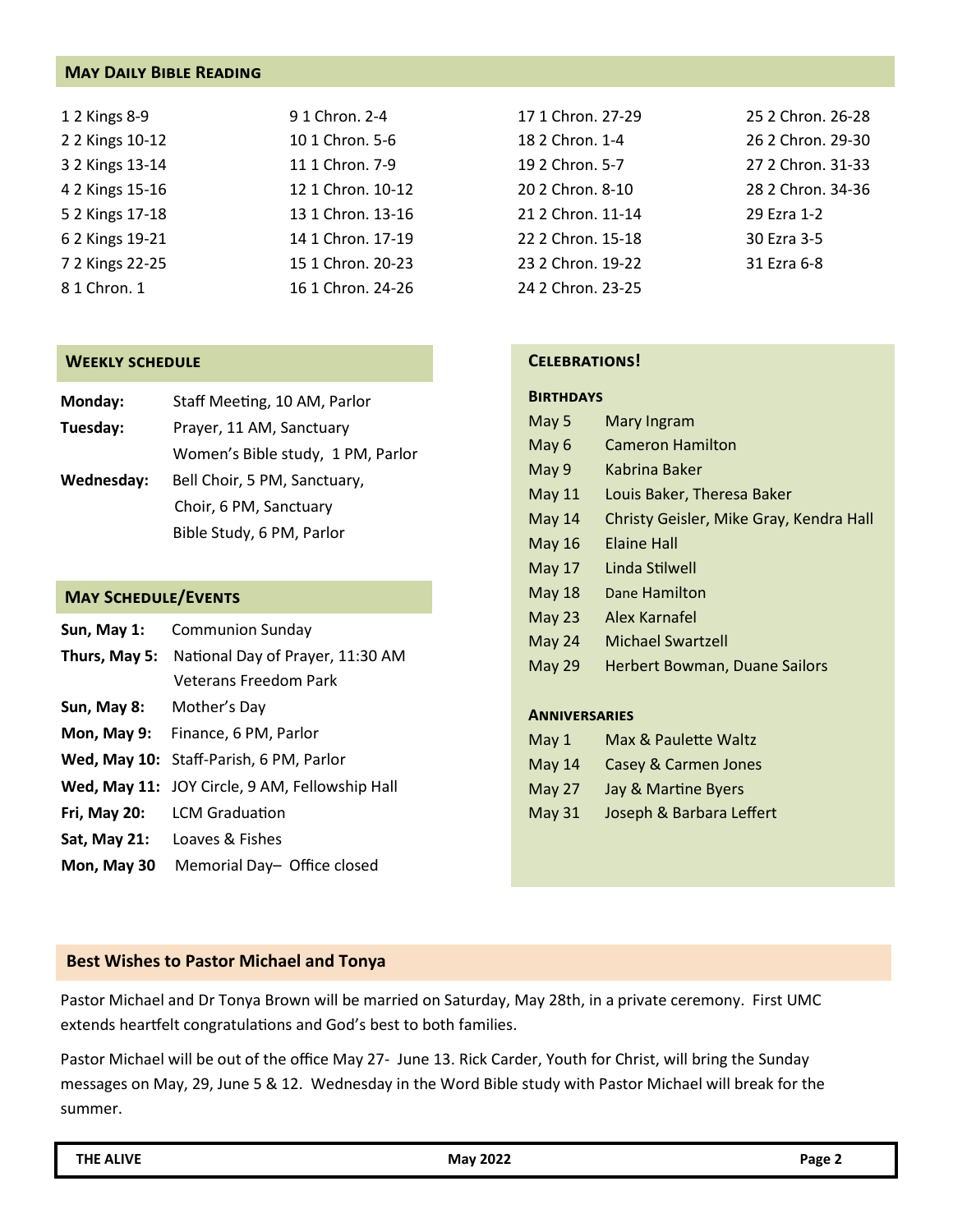## **Prayer Requests**

John Jones, Don Shelhart, Per (Last name not provided)

#### **Nursing Homes**

**McKinney Place:** Beverly Vietti **Millers Merry Manor:** Sally Mauck, Beverly Hess, **Milner Community Healthcare:** Bev Bartunek **Woodbridge:** Mike Doering, Jayne Sullivan **Five Star Residence of Clearwater, Indy:** Marvellen Dunwoody

**Military Service:** Braxton Baker, Jacob Kaley, Alex Karnafel, Mickey Karnafel, Oakley Lewellen, Joshua Lyons Tim Strubell

- **JOY Circle** will meet on Wednesday, May 11, at 9 AM, in the Fellowship Hall. Pastor Mike Osborn will tell us about The Father's House. All women of the church are welcome.
- **Children's Church Service is going strong!** First UMC is pleased to have three care providers for Children's Church during the 10 AM service. Christina Duffee and Addison Brooks come to us from Little Children's Ministry, Morgan Sailors is a member of First UMC. Following the Opening Worship, the CC leader escorts the children from the Sanctuary to the Turtle room. At the conclusion of the service, parents may pick children up from the Turtle Room (classroom closest to the Narthex).
- **Accepting Salvation Army pantry donations.** First UMC is still taking non-perishable items and food to The Salvation Army. The basket is in the Education Building and any items placed in that basket.

#### *Hello Church family,*

*Thank you very much for your prayers and concerns during my illness. A special thank you to Pastor Michael for your visit and prayers! The beautiful blue lap blanket made my the ladies was truly appreciated. I hope to be back to church soon! Phil Starkey*

#### *Greetings in the name of Jesus Christ, our Risen Savior!*

*My heart was overwhelmed by love for the offering you sent to help meet needs in Ukraine. It was a good thing you did and I was blessed that you sent the gift in my name to honor me. Thank you! Truth is… my honor was being able*  to serve First Church and deepen relationships with many who I now call friends. Many blessings to Pastor Michael *and First Church for all the ways you serve Jesus! In Christ alone, Pastor Tim*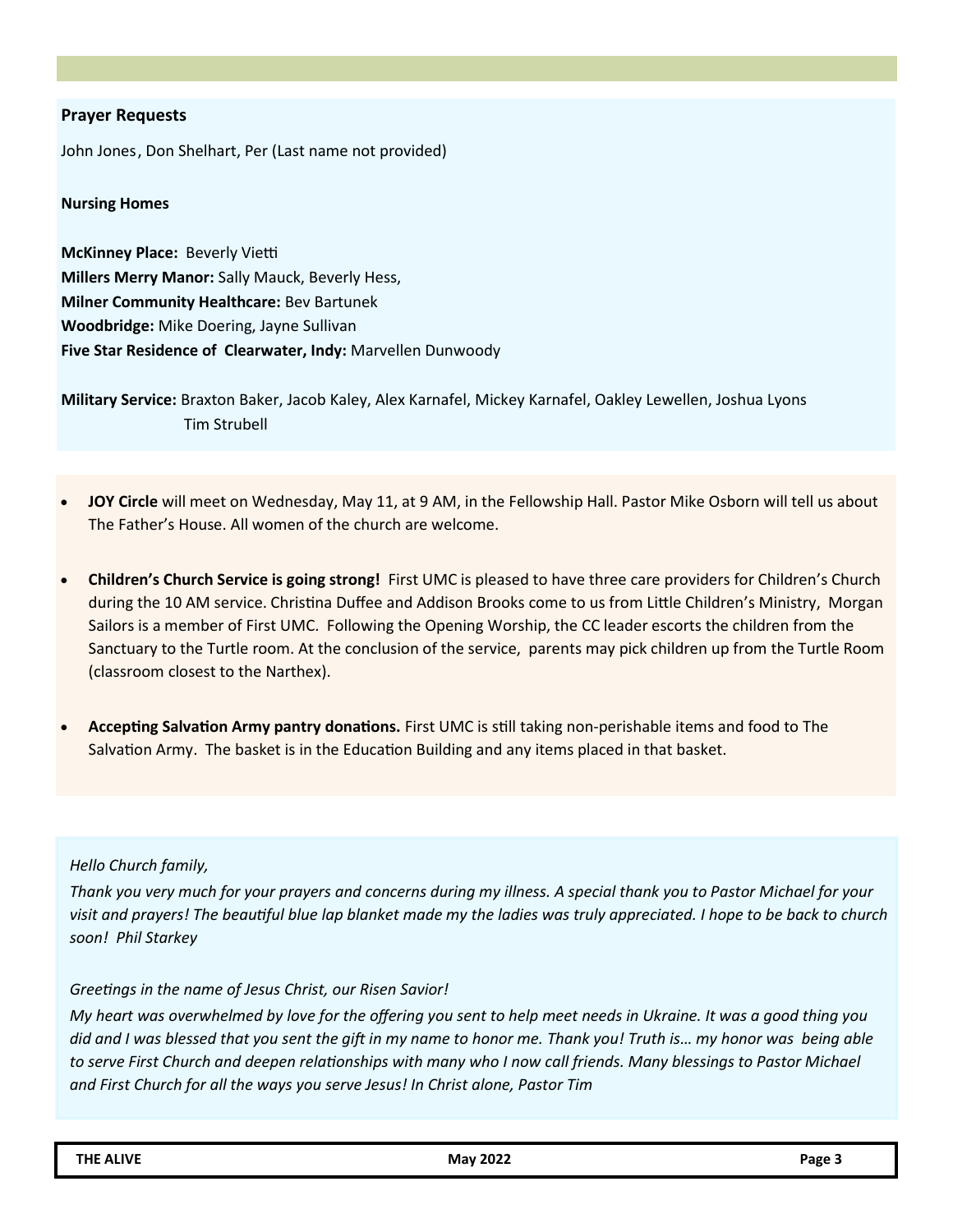

Belinda Jordan Little Children's Ministry Director 574-753-6058

It is Spring time and school is almost complete! LCM will finish up our Preschool year on May  $20<sup>th</sup>$ . The Preschool Graduation Ceremony will be on Friday, May  $20<sup>th</sup>$  at 6 PM in the Sanctuary. A reception will immediately follow in the Fellowship Hall. We have 11 children graduating and starting Kindergarten in the fall.

The grant projects are almost complete. The rooms have all received new shelving units and toys. The Jelly Bean mulch has been evenly distributed. The Tiger and Turtle rooms have gotten new vinyl tile installed and a new coat of paint for the Tiger room.

We are still awaiting the privacy fence for the playground. These funds will come from money left to LCM from Elizabeth Billman. We are excited to provide a safer and more secure atmosphere for the children.

In May, Little Children's Ministry staff will be preparing for summer activities. The staff votes on "theme" weeks for the summer. This provides structure while allowing children to enjoy different activities.

Preschool classes will go on a few field trips, (which usually includes the splash pad). Zoo Crew will have field trips as well. Trips being considered include going to the movie theatre, bowling, skating, historical sights, etc. Zoo Crew kids are submitting their ideas for possible field trips.

Little Children's Ministry will be losing 2 of our long time staff. One is moving to a different city, and the other has decided to pursue a different career. Therefore, we need to hire 3 full-time workers. They must be 18 and have a Diploma/GED. Please send any eligible applicants our way!

## **Upcoming Events:**

- LCM Graduation Friday, May 20<sup>th</sup>, at 6 PM
- LCM will be closed for Memorial Day on Monday, May  $30<sup>th</sup>$

## **May Bible Verse:**

"Your Word is a lamp to my feet and a light to my path." Psalm 119:105